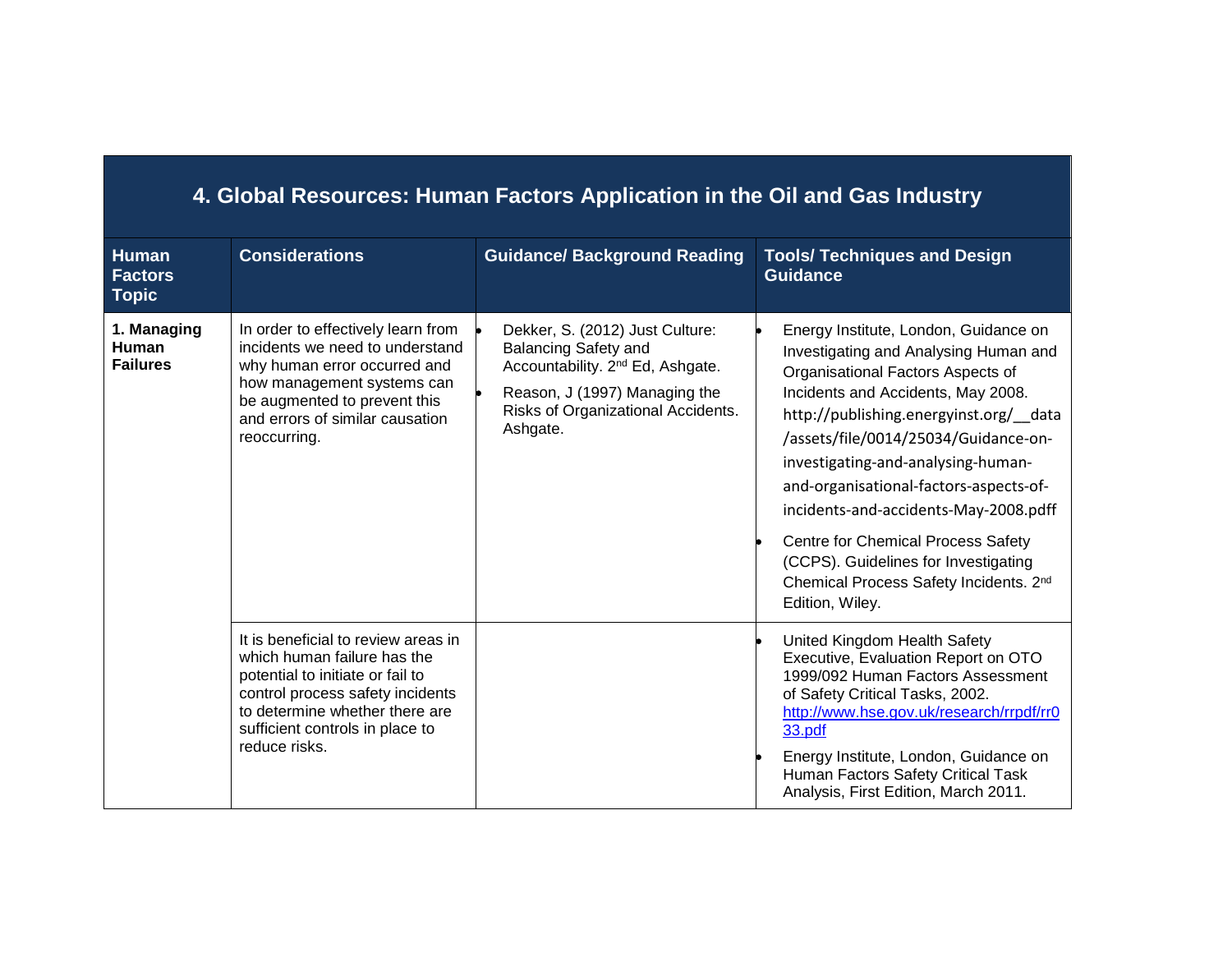| 2. Procedures                    | The quality and content of<br>procedures will determine how<br>reliable a person is when<br>following them.                                                                                                                                                                                                                                   | NOPSEMA Information Paper. N-<br>06300-IP1041- Human Factors:<br>Procedures and Instructions, 2013<br>Health and Safety Executive (HSE)<br>Human Factors Briefing Note No.<br>4, Procedures.<br>http://www.hse.gov.uk/humanfactor<br>s/topics/04procedures.pdf | Abnormal Situation Management (ASM)<br>Consortium, Effective Procedural<br>Practices, June 11, 2010<br>United Kingdom Health Safety<br>Executive, Procedures Audit Tool<br>(Style/Layout/Language), Version 1.1,<br>December 2009.<br>http://www.hse.gov.uk/humanfactors/top<br>ics/procedures-audit-tool.pdf                                                                                                                                                                                                                                               |
|----------------------------------|-----------------------------------------------------------------------------------------------------------------------------------------------------------------------------------------------------------------------------------------------------------------------------------------------------------------------------------------------|----------------------------------------------------------------------------------------------------------------------------------------------------------------------------------------------------------------------------------------------------------------|-------------------------------------------------------------------------------------------------------------------------------------------------------------------------------------------------------------------------------------------------------------------------------------------------------------------------------------------------------------------------------------------------------------------------------------------------------------------------------------------------------------------------------------------------------------|
| 3. Training<br>and<br>Competence | Training should relate directly to<br>job roles and should cover the<br>most important / safety critical<br>aspects of the work. Assessment<br>methods should be appropriate<br>to the type of competence which<br>is being tested. Selection<br>methods should relate directly to<br>the tasks that are to be<br>conducted in that job role. | NOPSEMA Information Paper. N-<br>06300-IP1038- Human Factors:<br>Competency Assurance, 2012.<br>Fletcher, S (2000) Competence<br>Based Assessment Techniques.<br>Kogan Page.                                                                                   | American Petroleum Institute (API),<br>Guidance Document for the<br>Qualification of Liquid Pipeline<br>Personnel, API 1161, August 2000.<br>Health and Safety Executive (HSE)<br>Research Report 086 Competence<br>assessment for the hazardous<br>industries. Prepared by Greenstreet<br>Berman Ltd for the Health and Safety<br>Executive 2003.<br>Health and Safety Executive (HSE)<br>Research Report 086 Competence<br>assessment for the hazardous<br>industries. Prepared by Greenstreet<br>Berman Ltd for the Health and Safety<br>Executive 2003. |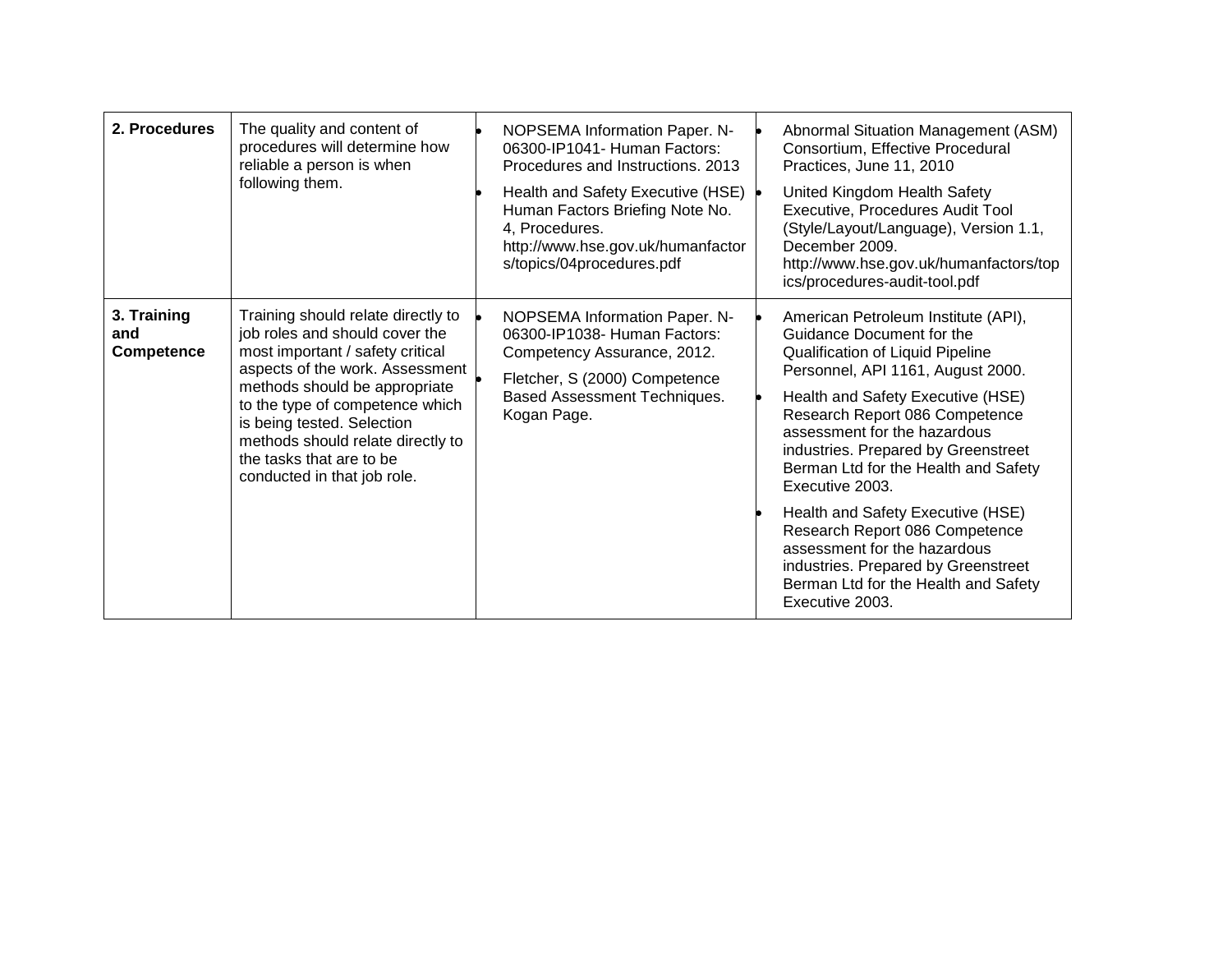| 4. Workload,<br><b>Staffing</b><br><b>Levels and</b><br><b>Supervision</b> | Workload, staffing and<br>supervision are additional<br>elements which can assist in the<br>control of error potential. Jobs<br>may have the possibility of<br>chronic or situational underload<br>or overload. Measuring workload<br>can lead to improvements in task<br>allocation and allocation of<br>function (i.e. what to automate in<br>the system). Workload<br>measurement can assist in the<br>determination of appropriate<br>staffing for a control facility<br>considering abnormal and<br>emergency conditions.<br>Effective supervision can provide<br>a check and additional<br>assistance for abnormal and<br>emergency situations. | NOPSEMA Information Paper. N-<br>06300-IP1040- Human Factors:<br>Personnel Resourcing, 2013.<br>Energy Institute (2004). Safe<br><b>Staffing Arrangements - User</b><br>Guide for CRR348/2001<br>Methodology.<br>Health and Safety Executive (HSE)<br>Research Report 292. Different<br>types of supervision and the impact<br>on safety in the chemical and allied<br>industries. Assessment<br>Methodology and User Guide.<br>Prepared by Entec UK Ltd. for the<br>Health and Safety Executive. | Health and Safety Executive (HSE)<br><b>Contract Research Report</b><br>348/2001. Method to assess the safety<br>of staffing arrangements for process<br>operations in the chemical and allied<br>industries.<br>ISO 10075 Parts 1-3 Ergonomic<br>principles related to mental workload.<br>Rubio, S at al. 2004. Evaluation of<br>Subjective Mental Workload: A<br>comparison of SWAT, NASA-TLX, and<br>Workload Profile Methods. Applied<br>Psychology: An International Review,<br>2004, 53 (1), 61-86. |
|----------------------------------------------------------------------------|-------------------------------------------------------------------------------------------------------------------------------------------------------------------------------------------------------------------------------------------------------------------------------------------------------------------------------------------------------------------------------------------------------------------------------------------------------------------------------------------------------------------------------------------------------------------------------------------------------------------------------------------------------|---------------------------------------------------------------------------------------------------------------------------------------------------------------------------------------------------------------------------------------------------------------------------------------------------------------------------------------------------------------------------------------------------------------------------------------------------------------------------------------------------|------------------------------------------------------------------------------------------------------------------------------------------------------------------------------------------------------------------------------------------------------------------------------------------------------------------------------------------------------------------------------------------------------------------------------------------------------------------------------------------------------------|
| 5. Change<br><b>Management</b>                                             | Organizational change may also<br>affect operations. Changes in<br>workload, staffing and operating<br>conditions can be assessed in<br>terms of the impact they may<br>have on operational<br>effectiveness.                                                                                                                                                                                                                                                                                                                                                                                                                                         | NOPSEMA Information Paper. N-<br>06300-IP1039- Human Factors:<br>Change Management. 2013<br>Health and Safety Executive (HSE)<br>Information Sheet: Organizational<br>Change and Major Accident<br>Hazards. No CHIS7:<br>http://www.hse.gov.uk/pubns/chis7.<br>pdf                                                                                                                                                                                                                                |                                                                                                                                                                                                                                                                                                                                                                                                                                                                                                            |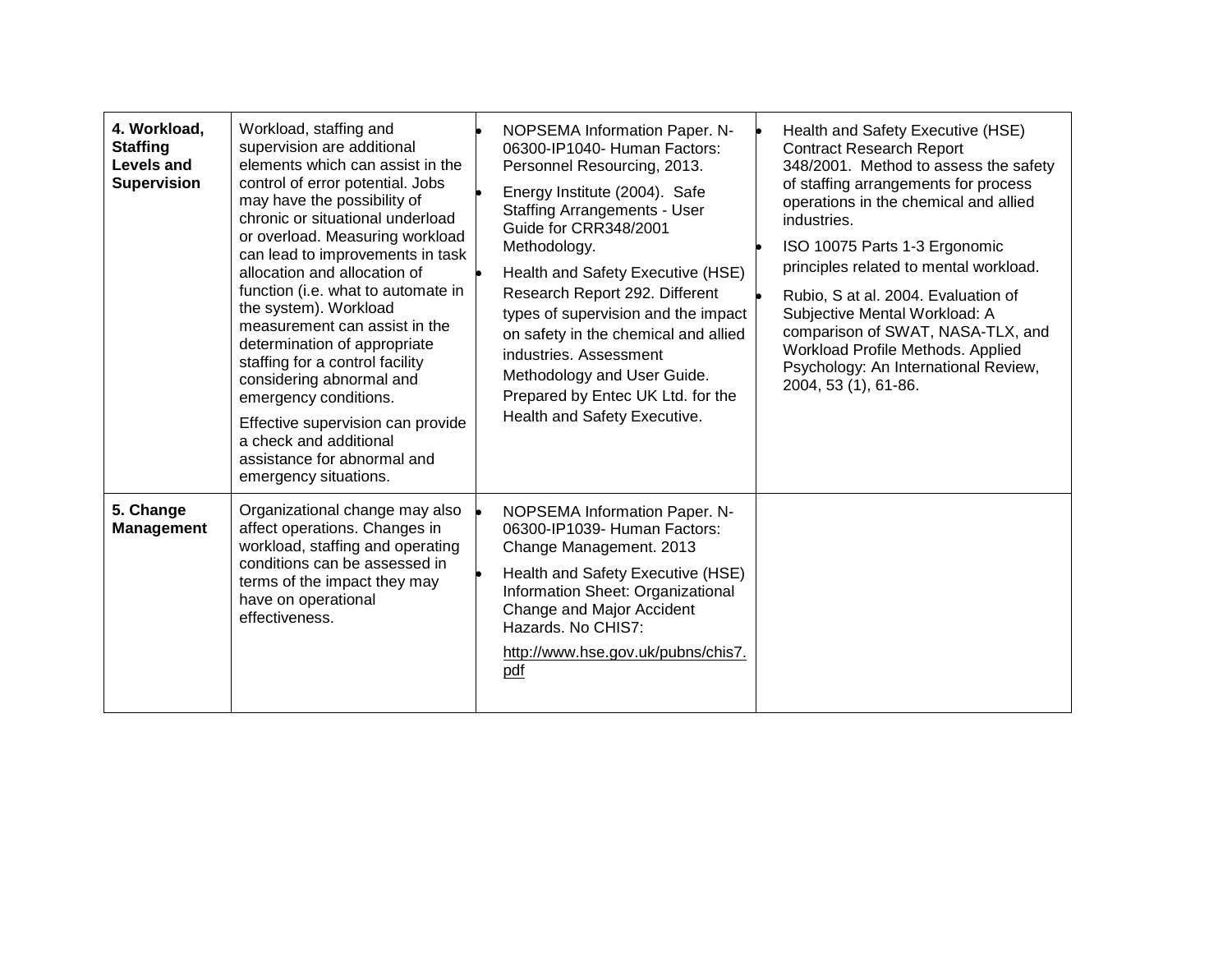| 6. Safety<br><b>Critical</b><br>Communicatio<br>ns (Shift<br>Handover)   | The effectiveness of<br>communications between shifts<br>is important. For guidance on<br>how to make these<br>communications more effective<br>please the referenced<br>documentation. |                                                                                                                                            | Lardner, R., United Kingdom Health<br>Safety Executive, Safe Communication<br>at Shift Handover: Setting and<br>Implementing Standards, 1999.<br>Available on HSE website:<br>http://www.hse.gov.uk/humanfactors/top<br>ics/standards.pdf<br>Structured approach to shift handover<br>improves situation awareness. White<br>Paper.<br>http://www.asmconsortium.net/Docume<br>nts/2011_HUG_Engen_ThompsonWhite<br>%20Paperfinal.pdf                                                                                                                                                                                                                                                               |
|--------------------------------------------------------------------------|-----------------------------------------------------------------------------------------------------------------------------------------------------------------------------------------|--------------------------------------------------------------------------------------------------------------------------------------------|---------------------------------------------------------------------------------------------------------------------------------------------------------------------------------------------------------------------------------------------------------------------------------------------------------------------------------------------------------------------------------------------------------------------------------------------------------------------------------------------------------------------------------------------------------------------------------------------------------------------------------------------------------------------------------------------------|
| 7. Human<br><b>Factors</b><br><b>Engineering in</b><br><b>Workspaces</b> | In the design phases of projects<br>there is an opportunity to design<br>out potential for human error and<br>injury to humans by applying<br>industry specific standards.              | Oil and Gas Producers Association<br>Publication 454 (2011) Human<br>Factors Engineering in Projects:<br>http://www.ogp.org.uk/pubs/454.pd | ABS (April 2003) Guidance notes for the<br>application of ergonomics to marine<br>systems<br>ABS (May 2002) Guide for crew<br>habitability on offshore installations<br>ASTM F1166 Standard practice for<br>human engineering design for marine<br>systems, facilities and equipment<br>NORSOK S-002 Working Environment<br><b>FABIG Technical Note 9. Human</b><br>Factors Guide for the Protection of<br><b>Onshore Plants and Offshore Structures</b><br>against Fires and Explosions. The Fire<br>and Blast Information Group, London.<br>ISO 15534 Ergonomic Design for the<br>Safety of Machinery<br>ISO 9355 Ergonomic Requirements for<br>the Design of Displays and Control<br>Actuators |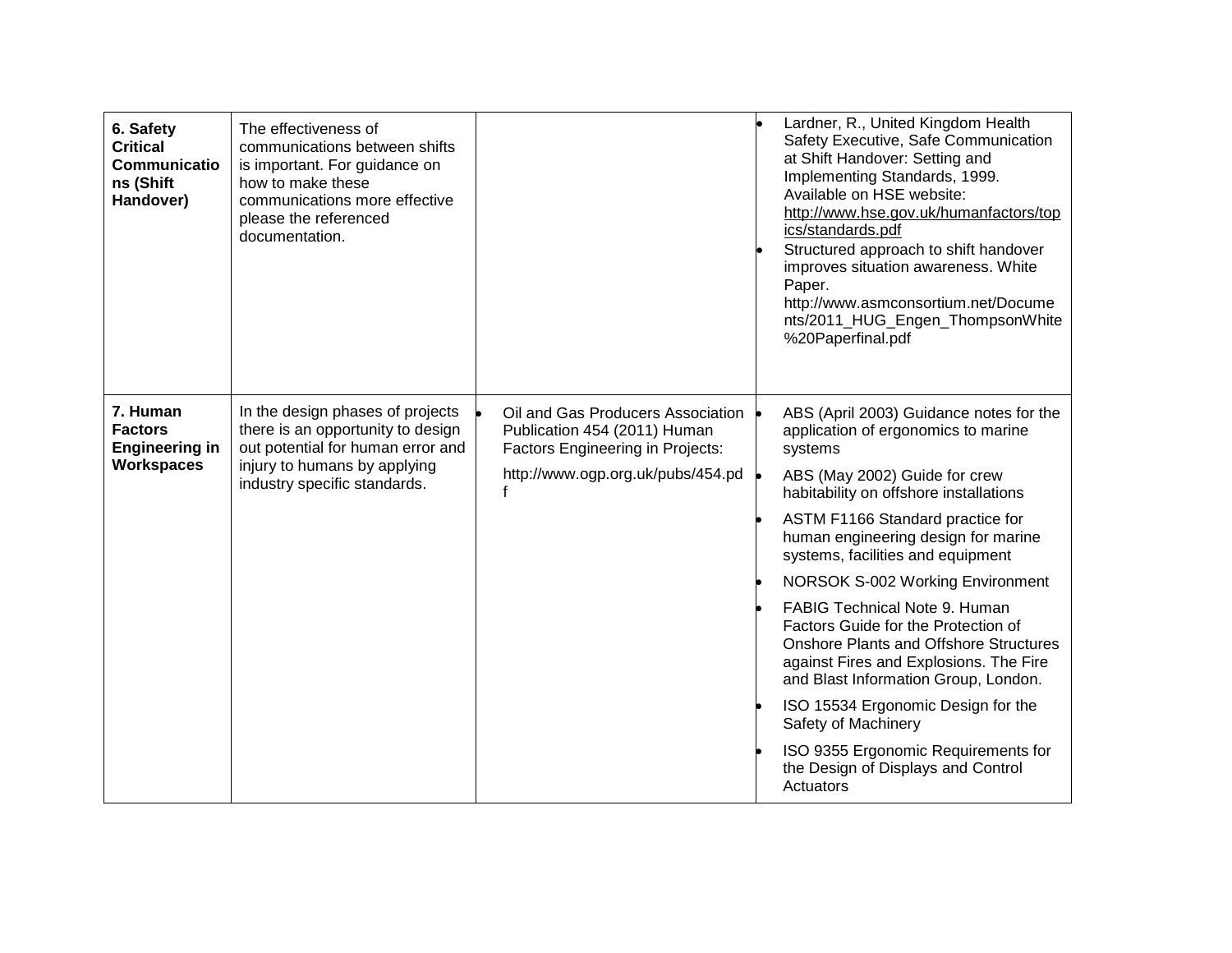| 7a. Design of<br><b>Control</b><br><b>Rooms</b>             | Design of control rooms can<br>affect operator performance.<br>There are standards which can<br>be applied in design to maximize<br>operator performance.                                                                                                                                                                                            |  | ISO 11064 Ergonomic Design of Control<br>Centres. Parts 1-7. (Note: Covers<br>design principles, control room<br>arrangements and layout, workstations,<br>displays, controls, interactions,<br>temperature, lighting, acoustics,<br>ventilation, and evaluation).<br>American Petroleum Institute (API),<br>Recommended Practice for Developing<br>a Pipeline Supervisory Control Centre,<br>API RP 1113, February 2000.                                                                                                                                                                            |
|-------------------------------------------------------------|------------------------------------------------------------------------------------------------------------------------------------------------------------------------------------------------------------------------------------------------------------------------------------------------------------------------------------------------------|--|------------------------------------------------------------------------------------------------------------------------------------------------------------------------------------------------------------------------------------------------------------------------------------------------------------------------------------------------------------------------------------------------------------------------------------------------------------------------------------------------------------------------------------------------------------------------------------------------------|
| 7b. Design of<br><b>Control Room</b><br><b>Workstations</b> | Deign of workstations can affect<br>the possibility of developing<br>musculoskeletal disorders. This<br>can be designed out by applying<br>HF requirements in the design<br>phase.                                                                                                                                                                   |  | ANSI/HFES_100-2007. Human Factors<br>Engineering of Computer Workstations.<br>ISO 11064 Part 4 Ergonomic Design of<br>Control Centres - Layout and<br>dimensions of workstations.                                                                                                                                                                                                                                                                                                                                                                                                                    |
| <b>7c. HCI Design</b>                                       | Design of software systems can<br>greatly affect an operator's<br>ability to complete tasks<br>efficiently and effectively.<br>Software systems should be<br>designed around the users tasks<br>and with knowledge of human<br>perception and attention<br>systems. The following<br>documents provide good<br>practice for achieving those<br>aims. |  | Abnormal Situation Management (ASM)<br>Consortium, Effective Console Operator<br>HMI Design, Second Edition, October<br>10, 2013<br><b>Engineering Equipment and Materials</b><br>Users' Association (EEMUA), Process<br>Plant Control Desks Utilizing Human-<br>Computer Interface, Publication 201:<br>2002<br><b>British and European Standards (BS</b><br>EN), Ergonomics of Human-System<br>Interaction, BSI BS EN ISO 9241<br>American Petroleum Institute (API),<br>Recommended Practice for Pipeline<br>SCADA Displays, API RP 1165, First<br>Edition, January 2007, Reaffirmed July<br>2012 |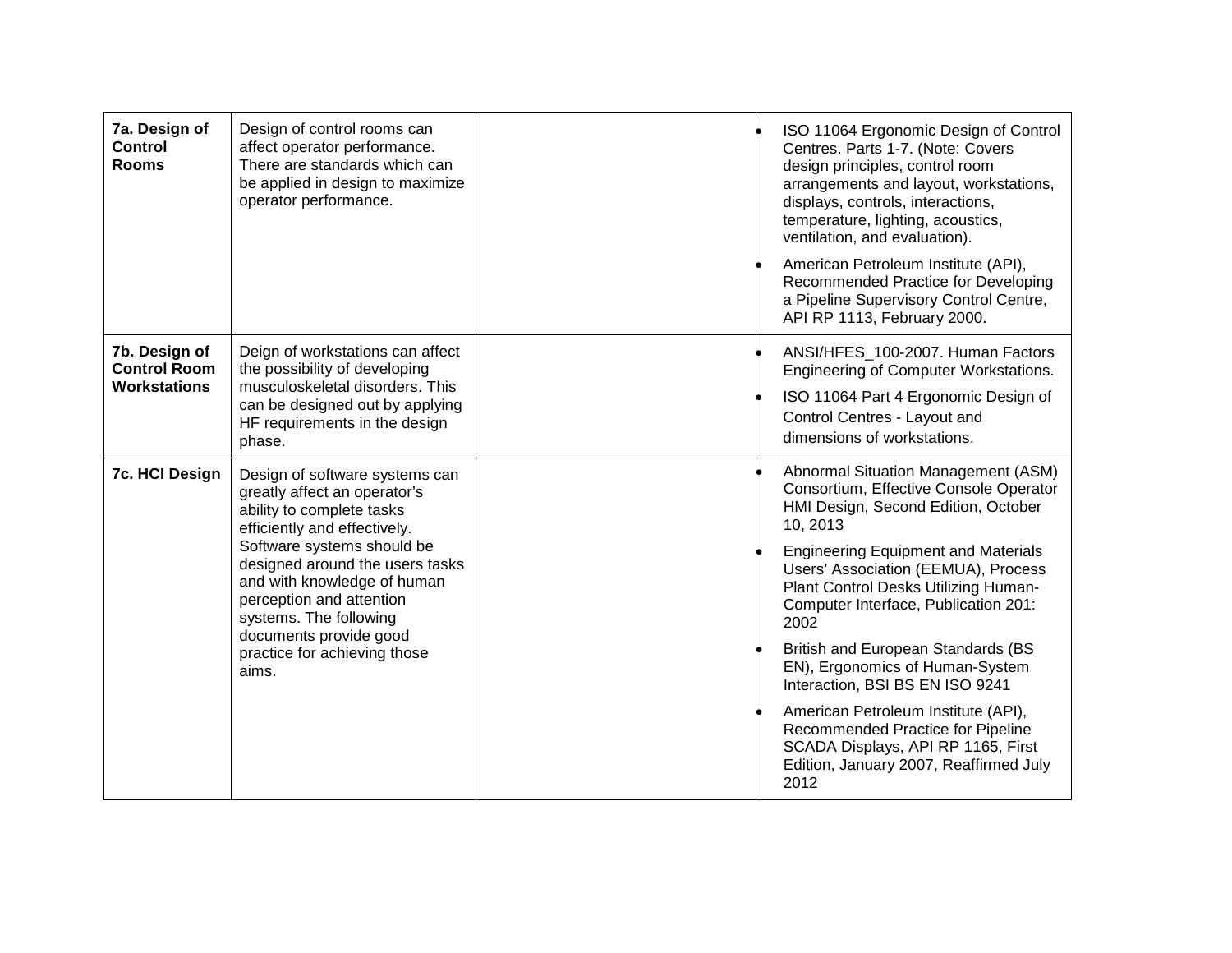| 7d. Alarm<br>In order for an operator to<br>respond to each alarm that is<br><b>Management</b><br>presented to them in a reliable<br>manner, alarms must be trusted<br>by the operator. This means that<br>alarms should be important (no<br>nuisance alarms) and be<br>prioritized in a manner which<br>assists the operator in<br>determining the level of severity<br>of the alarm. The pace of alarm<br>pop-up should also be<br>appropriate to the capabilities of<br>humans. The following<br>documents provide guidance for<br>achieving these aims. | Health and Safety Executive (HSE)<br>Human Factors Briefing Note<br>No 9. Alarm Handling:<br>http://www.hse.gov.uk/humanfa<br>ctors/topics/09alarms.pdf<br>Health and Safety Executive (HSE)<br><b>Information Sheet: Better Alarm</b><br>Handling. Chemicals Sheet No<br>6:<br>http://www.hse.gov.uk/pubns/ch<br>is6.pdf | <b>Engineering Equipment and Materials</b><br>Users' Association (EEMUA), Alarm<br>Systems - A Guide to Design,<br>Management, and Procurement,<br>EEMUA 191, 2007<br>American Petroleum Institute (API),<br>Recommended Practice for Pipeline<br>SCADA Alarm Management, API RP<br>1167, First Edition, December 2010<br>ANSI/ISA 18.2.2009 - Management of<br>Alarms Systems for Process Industries<br>AGA Gas Control Committee 'Alarm<br>Management for control room<br>operations in the natural gas industry.'<br>Oct 13 2009<br>Abnormal Situation Management (ASM)<br>Consortium. Effective Alarm<br>Management Practices. 2009 |
|-------------------------------------------------------------------------------------------------------------------------------------------------------------------------------------------------------------------------------------------------------------------------------------------------------------------------------------------------------------------------------------------------------------------------------------------------------------------------------------------------------------------------------------------------------------|---------------------------------------------------------------------------------------------------------------------------------------------------------------------------------------------------------------------------------------------------------------------------------------------------------------------------|-----------------------------------------------------------------------------------------------------------------------------------------------------------------------------------------------------------------------------------------------------------------------------------------------------------------------------------------------------------------------------------------------------------------------------------------------------------------------------------------------------------------------------------------------------------------------------------------------------------------------------------------|
|-------------------------------------------------------------------------------------------------------------------------------------------------------------------------------------------------------------------------------------------------------------------------------------------------------------------------------------------------------------------------------------------------------------------------------------------------------------------------------------------------------------------------------------------------------------|---------------------------------------------------------------------------------------------------------------------------------------------------------------------------------------------------------------------------------------------------------------------------------------------------------------------------|-----------------------------------------------------------------------------------------------------------------------------------------------------------------------------------------------------------------------------------------------------------------------------------------------------------------------------------------------------------------------------------------------------------------------------------------------------------------------------------------------------------------------------------------------------------------------------------------------------------------------------------------|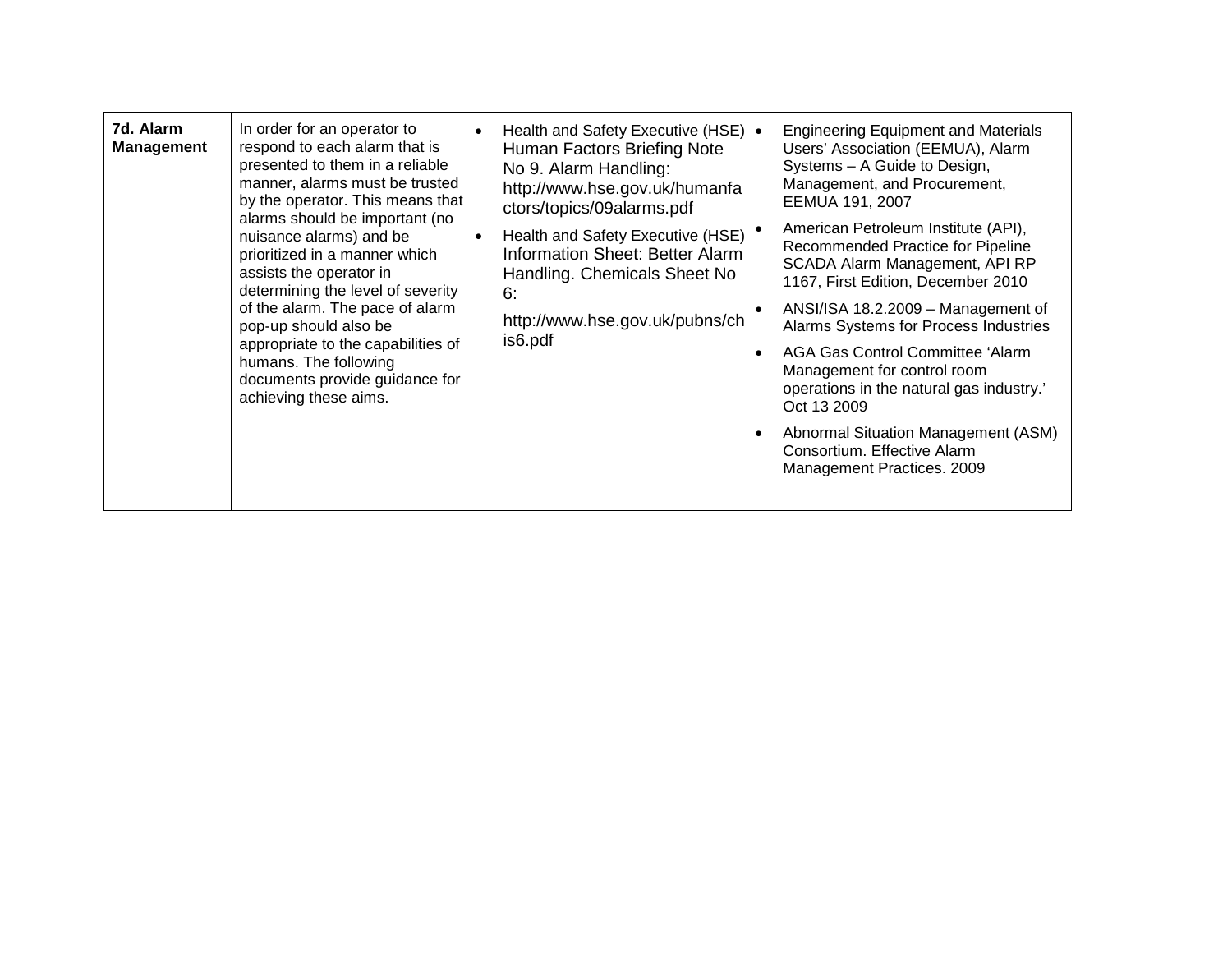| 8. Fatigue and<br><b>Shiftwork</b> | Fatigue management is often<br>best managed in a system of<br>controls with layers of defence<br>against potential for fatigue.<br>Enform's fatigue guidance<br>provides guidance on how to<br>implement a fatigue risk<br>management system and how to<br>develop appropriate defences to<br>control fatigue potential and<br>mitigate effects. | Enform. Guide to Safe Work,<br>Fatigue Management. An<br>Employer's Guide to Designing and<br>Implementing a Fatigue<br>Management Program. [note that<br>Version 3 in development]<br>Dawson, D., McCulloch, K., (2005)<br>Managing Fatigue: It's About<br>Sleep. Sleep Medicine Reviews<br>(2005) 9, 365-380.<br>http://bulletproofpeople.com.au/wp-<br>content/uploads/2013/09/Dawson<br>McCulloch-Managing-Fatigue-Its-<br>About-Sleep.pdf<br>Energy Institute, London,<br>Improving Alertness Through<br>Effective Fatigue Management, | United Kingdom Health Safety<br>Executive, Fatigue and Risk Index<br>Calculator, Version 2.2, User Guidance.<br>http://www.hse.gov.uk/research/rrpdf/rr4<br>46g.pdf<br>Appendices 1-4 of International<br>Association of Oil and Gas Producers<br>(OGP)/ International Petroleum Industry<br><b>Environmental Conservation Association</b><br>(IPIECA), Managing Fatigue in the<br>Workplace, A Guide for Oil and Gas<br><b>Industry Supervisors and Occupational</b><br>Health Practitioners, OGP 392.<br>http://www.ogp.org.uk/pubs/392.pdf |
|------------------------------------|--------------------------------------------------------------------------------------------------------------------------------------------------------------------------------------------------------------------------------------------------------------------------------------------------------------------------------------------------|---------------------------------------------------------------------------------------------------------------------------------------------------------------------------------------------------------------------------------------------------------------------------------------------------------------------------------------------------------------------------------------------------------------------------------------------------------------------------------------------------------------------------------------------|-----------------------------------------------------------------------------------------------------------------------------------------------------------------------------------------------------------------------------------------------------------------------------------------------------------------------------------------------------------------------------------------------------------------------------------------------------------------------------------------------------------------------------------------------|
|                                    |                                                                                                                                                                                                                                                                                                                                                  | September 2006<br>International Association of Oil and<br>Gas Producers (OGP)/<br>International Petroleum Industry<br><b>Environmental Conservation</b><br>Association (IPIECA), Managing<br>Fatigue in the Workplace, A Guide<br>for Oil and Gas Industry<br>Supervisors and Occupational<br>Health Practitioners, OGP 392.<br>http://www.ogp.org.uk/pubs/392.pd<br>f                                                                                                                                                                      |                                                                                                                                                                                                                                                                                                                                                                                                                                                                                                                                               |
|                                    |                                                                                                                                                                                                                                                                                                                                                  | United States Department of<br>Transportation, Pipeline and<br><b>Hazardous Materials Safety</b><br>Administration (PHMSA), Control<br>Room Management: Fatigue<br>Mitigation.<br>http://primis.phmsa.dot.gov/crm/fm.<br>htm                                                                                                                                                                                                                                                                                                                |                                                                                                                                                                                                                                                                                                                                                                                                                                                                                                                                               |
|                                    |                                                                                                                                                                                                                                                                                                                                                  | American Petroleum Institute (API),<br>Fatigue Risk Management<br>Systems for Personnel in the<br>Refining and Petrochemical<br>Industries, API RP 755, April 2010                                                                                                                                                                                                                                                                                                                                                                          |                                                                                                                                                                                                                                                                                                                                                                                                                                                                                                                                               |